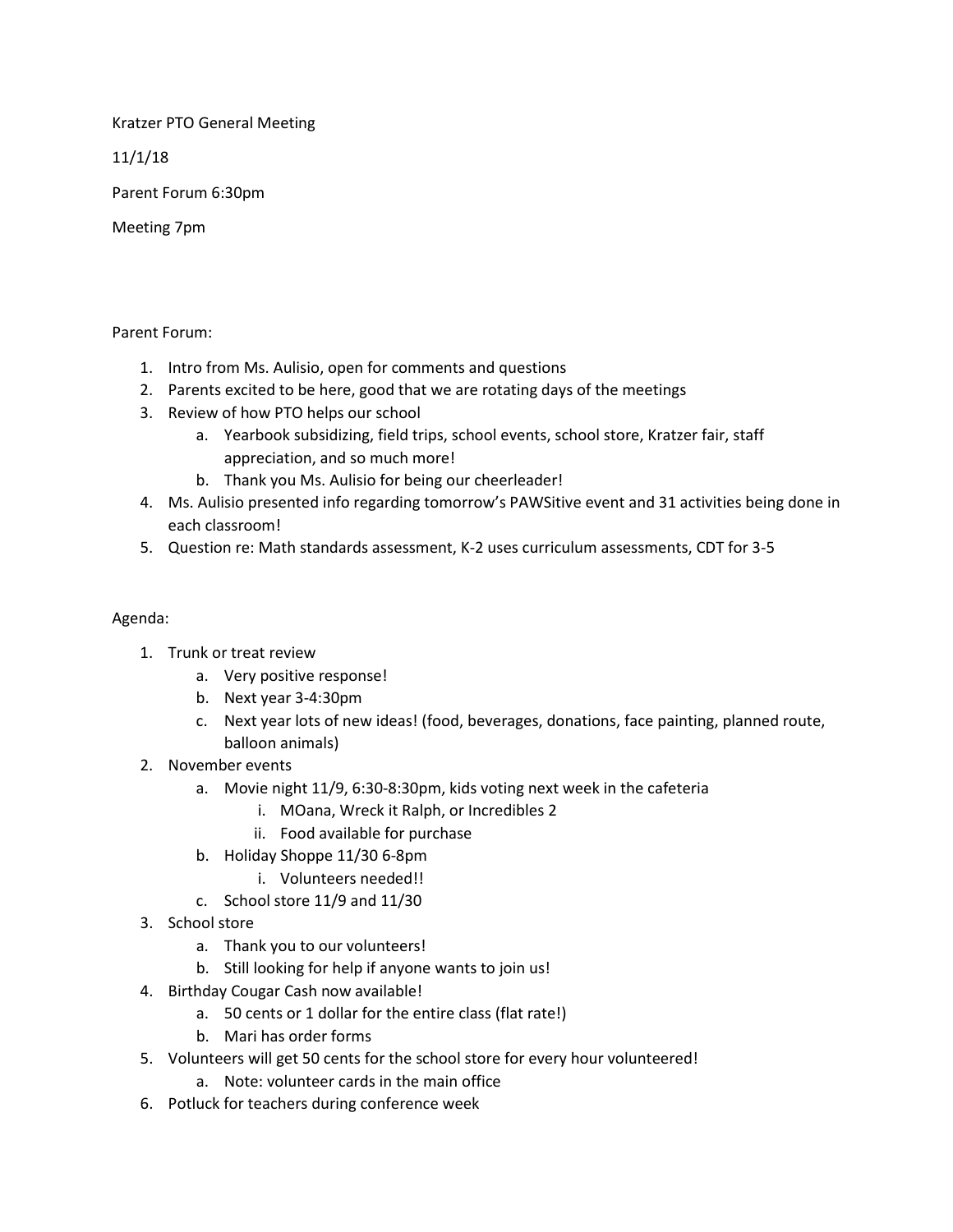- a. Check signup genius to look for who's here and how late on which dates
- 7. Adult night still in the works
- 8. Boxtops collection so far \$341, on par with last year's October submission
- 9. Treasurer report
	- a. Kids Stuff books success!
	- b. First grade online program cost \$160, asking for PTO assistance i. Reallocate funds from the die cuts
- 10. CAC meeting, next date 11/15 at 7pm at the admin center, topic is "1:1 technology at PHS"
- 11. Principal Report:
	- a. Field trips coming up next week
	- b. No School Tuesday 11/6 for election day
	- c. Turkey Trot coming up 11/13, rain date 11/14
	- d. Picture retake day 11/15
	- e. Book fair 11/15-20
	- f. Thanksgiving Break 11/22-26
	- g. Blue day, donate for ALD, in coordination with SWT police
	- h. KRTV will be live on Twitter tomorrow
		- i. Can see Twitter feeds on Kratzer website
- 12. Book fair/book buyout
	- a. Attach to another event
	- b. Get donations ahead of time
	- c. Sell them at an event, 25 cents each